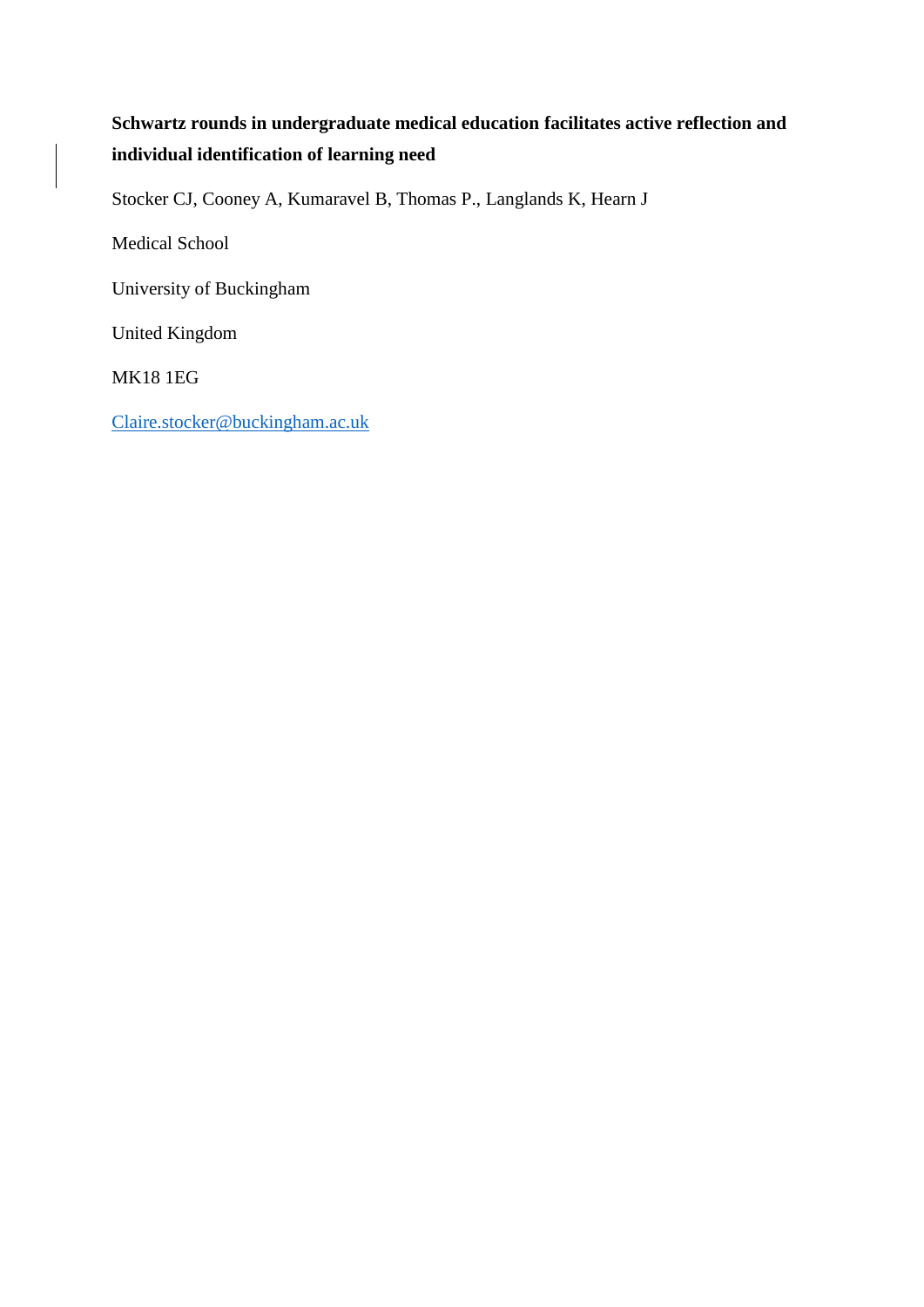## **Notes on contributors**

Dr Stocker: Senior Lecturer and Student Support Lead.

- Dr Cooney: Clinical Director and Professionalism Theme Lead
- Dr Kumaravel: Senior Clinical Lecturer and Public Health Theme Lead.

Professor Thomas: AE Consultant, Senior Clinical Lecturer and Phase II Lead.

Dr Langlands: Senior Lecturer and Phase I Lead.

Dr Hearn: Lecturer and Health Psychology Lead.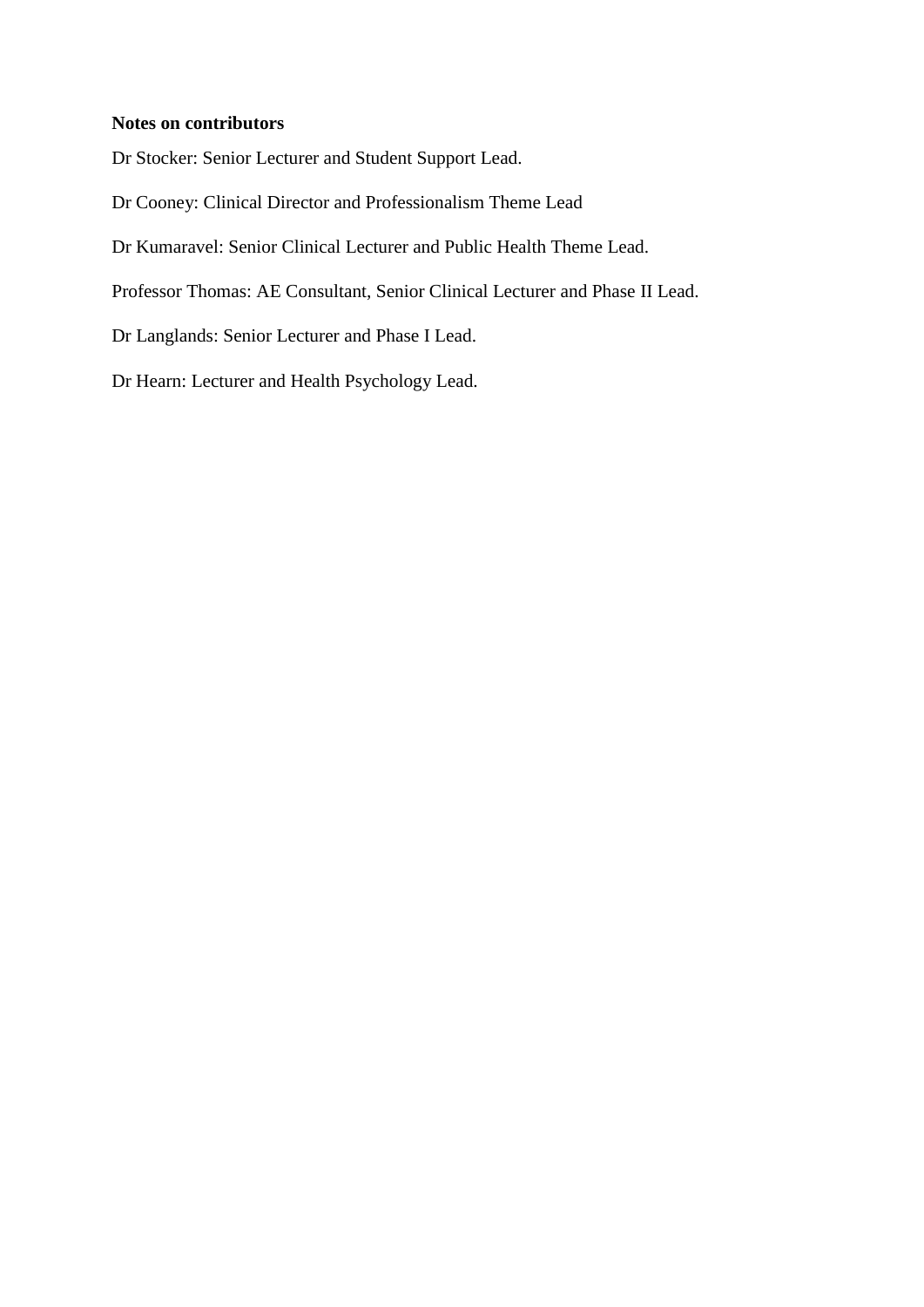### **Abstract**

Strategies applying Schwartz Rounds to improve wellbeing of medical students has focused on the clinical years of study. This pilot study investigates whether Schwartz Rounds could be effective in developing students' reflective practice in Year 2 undergraduates. Engagement with the Schwartz Round was high with over 50% of the students identifying learning needs through reflection on the Round. Schwartz Rounds promoted recognition of the value of reflective practice and increased self-awareness of student needs.

## **Key words**

Schwartz rounds, reflection, undergraduate medical education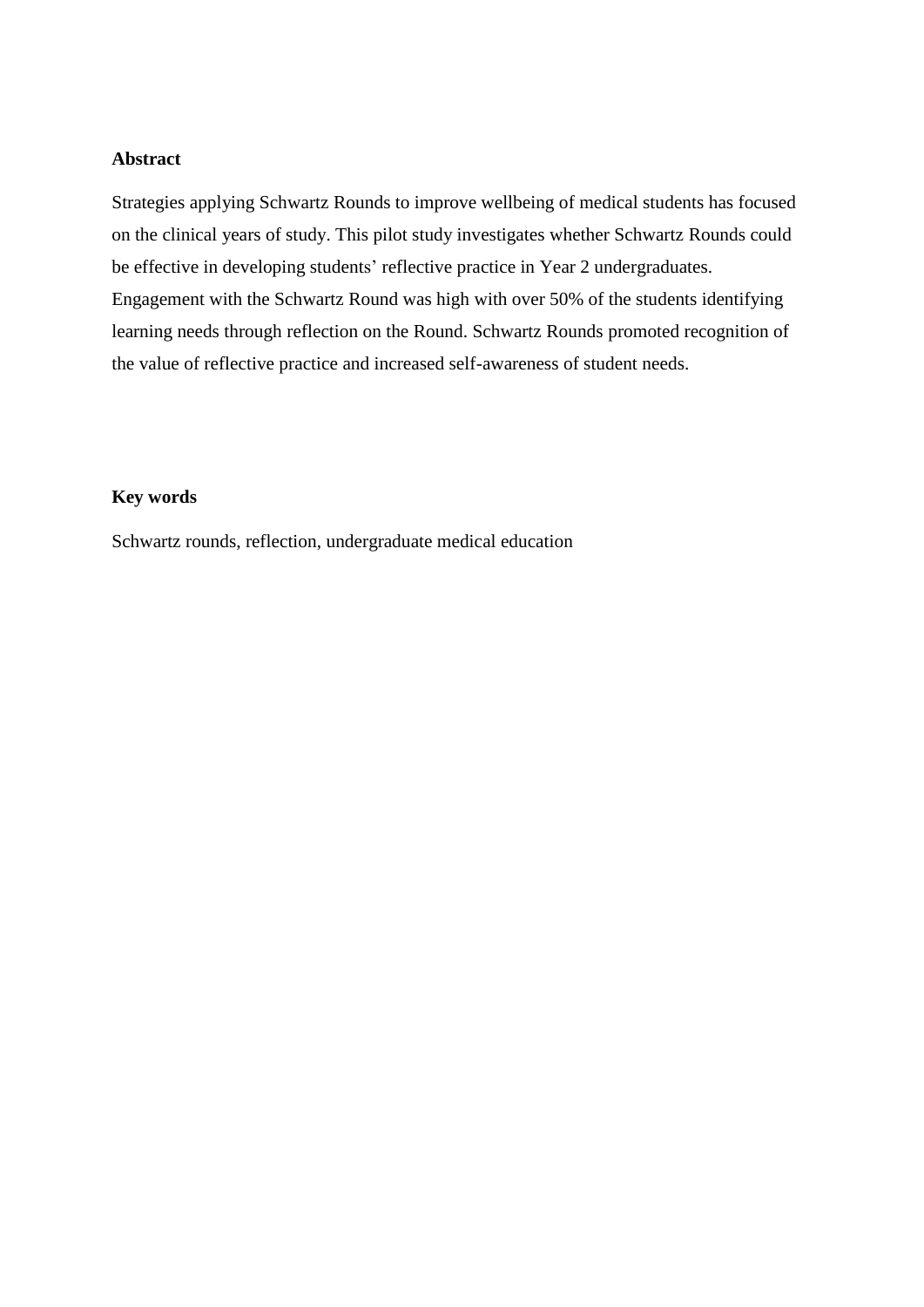#### **Introduction**

Changing healthcare provision in the UK has altered the demography of medical students (Appleby *et al*, 2011). Growing admissions and reduced funding have stretched the healthcare system creating pressured work and education environments. Resulting stress can negatively affect welfare by increasing risk of depression (Schwenk *et al*, 2010) and burnout (Almeida *et al,* 2016). UK Medical School attrition has been calculated as high as 14% (O'Neill *et al*, 2011) and whilst drop-out rates are multifactorial, mental health is a significant factor. Medical students are at particular risk of developing mental health problems while learning and must be given better support to prepare them for emotional toil (BMA, 2018).

Kenneth Schwartz, a former US lawyer who died from lung cancer in his early 40s, wrote a passionate account about the positive impact of receiving compassionate care, but highlighted the emotional cost to the staff. Schwartz proposed creating safe spaces to reflect and share the psychological aspects of caring, dubbed Schwartz Rounds. The underlying premise is that to provide compassionate care, staff must feel supported in their work. Social circumstances compounded their innate attributes resulting in increasing adoption in the UK (Robert *et al*, 2015) and have been valued due to increasing respectful teamwork whilst reducing stress, thus reducing isolation and providing support (Chadwick *et al*, 2016).

Medical education should prepare our next generation of doctors for the reality and uncertainties of clinical practice (Schön, 1983). To accomplish this; medical schools should be aware of the difficulties that students face, particularly the pressures and constraints from learning experiences outside the formal taught curriculum (the 'hidden curriculum'). Introducing clinical medical students to Schwartz Rounds enhances empathy, resilience, team-working and reflection skills (Barker *et al,* 2016; Gishen *et al,* 2016). Schwartz Rounds have been demonstrated to enhance communication skills in preclinical medical students (Shield *et al*, 2011), but have not yet been evaluated for effectiveness in enhancing the other reported attributes in the early years of medical education.

This preliminary study utilizes the integrated nature and group work-led structure of the curriculum at the University of Buckingham's Medical School to examine the proposal that the application of Schwartz Rounds in the early years of undergraduate medical education might be a means of developing the student'sawareness of their reflective practice, and whether a more detailed investigation into the benefits of Schwartz Rounds in pre-clinical medical education is warranted.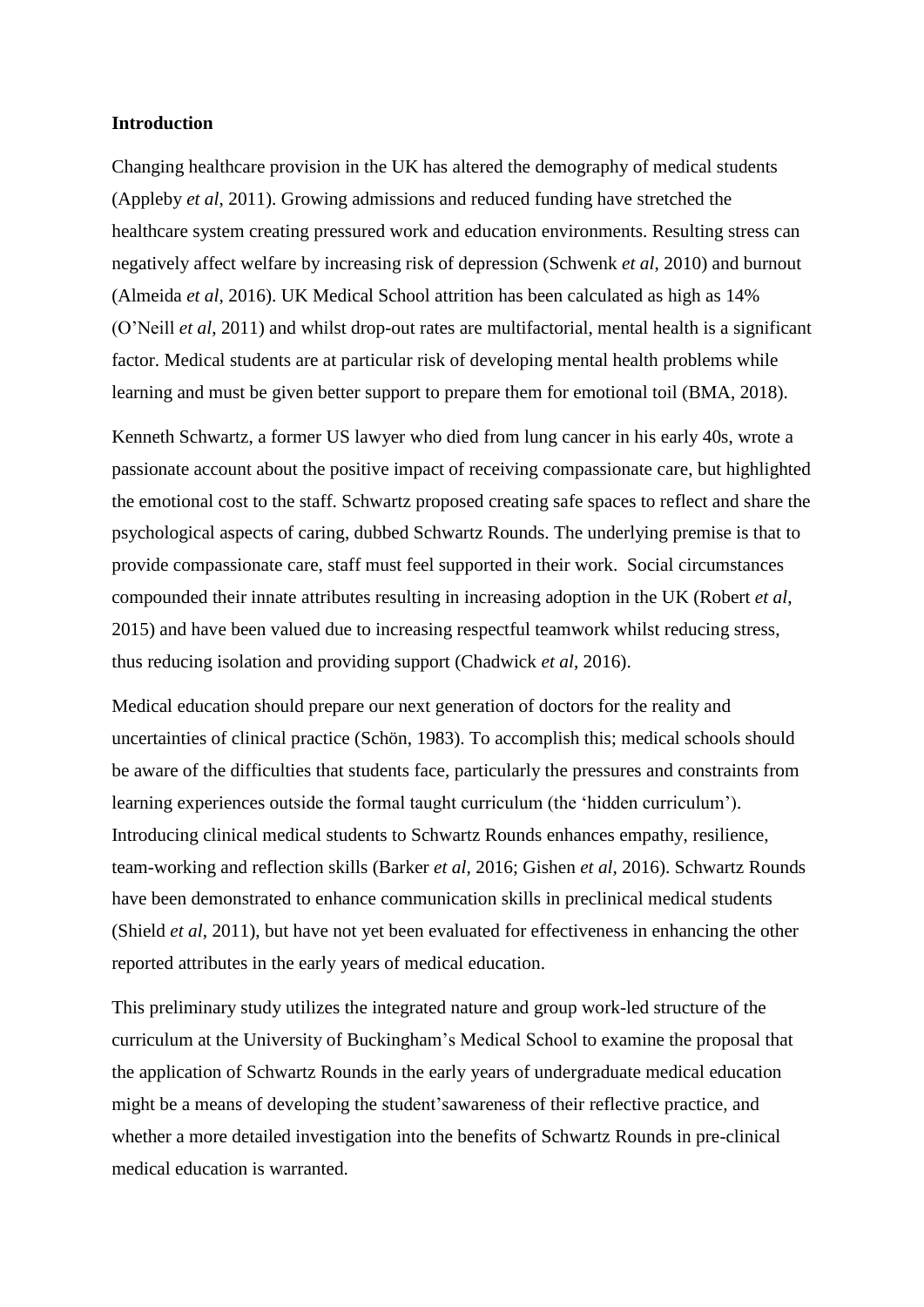## **Methods**

Medical educators introduced the topics with a personal experience and then facilitated the Schwartz Round. 83 second year students in teams of 6 - 8 discussed their topic for 10–15 minutes before presenting. All participants were then invited to share their thoughts, questions and experiences.

*Topic 1: Change and resilience: think about the difficulty in coming to a new healthcare environment and how you adapted.How did you feel introducing yourselves to patients, examining patients, considering your and their vulnerability?*

Facilitators prompted discussions on 1.) Learning personal skills required for physical examinations 2.) Reflection on performance and skills 3.) Challenges in supporting students.

*Topic 2: Duty of Candour: think about any adverse incidences, clinical or non-clinical, you have seen, non-clinical or clinical.Consider the safety implications to patients and colleagues.* 

Facilitators prompted discussions on identifying and overcoming challenges in clinical and medical school environments.

The students were given a feedback questionnaire to supply in white spaces how they thought the Round had impacted on specific aspects of their professional identity. The questions and feedback analysis are shown in table 1. Statistics were analysed by Pearson's Chi Squared test using SPSS.

## **Results**

Feedback completion ranged from 68% to 97% for the individual questions (table 1). Feedback suggested the Round positively impacted on each outcome for at least 90% of learners. There was no statistical correlation between completion percentage and positive response  $(p=0.41)$ , indicating that the incomplete feedback did not bias the data. Between 26% and 50% of the responses for each category stated that a learning need had been identified. Positive responses were likely inversely related to identification of learning needs  $(88\% \text{ chance}, \text{p}=0.12)$  and the highest scoring category in positivity scored lowest in identifying learning needs, and vice versa.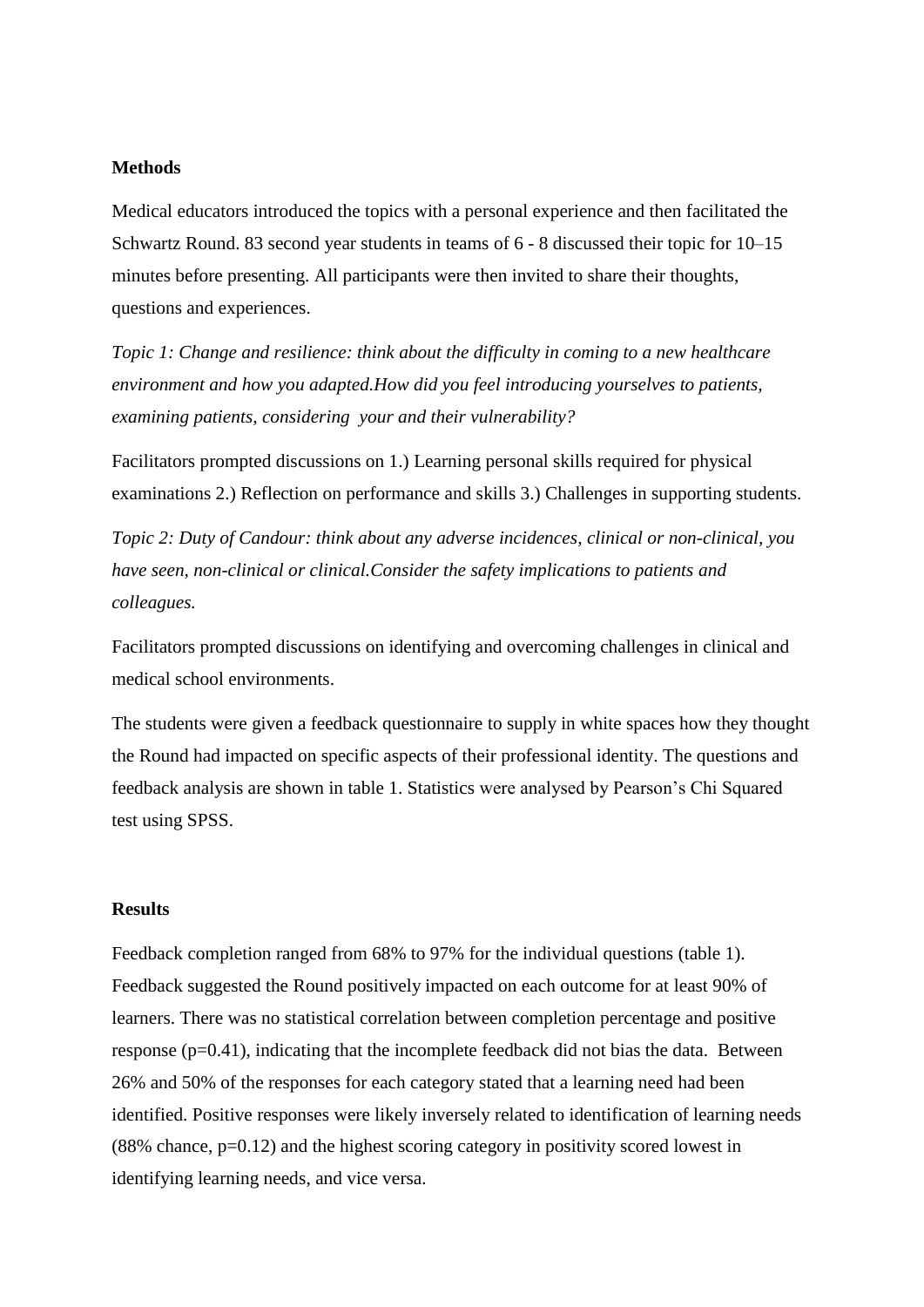## **Insert table 1 here**

Student 1: *"interactive and useful session: great to share clinical experiences in a safe space and be able to listen to other experiences and feelings".*

This quote echoed the responses of many students, who indicated that the non-judgemental safe space that was created improved confidence to share and acknowledgeeach other's experiences and feelingsregarding managing sensitive clinical issues.

Student 2: *"awesome to know my classmates better through shared experiences and would love to participate in further rounds. It felt like we were fellow humans with stories rather than students".*

Students benefitted from sharing stories with colleagues, which helped normalise and contextualise experiencesoutside the 'medical student' persona. This developed empathy leading to openexpressionof thoughts and feelings and reflective insight into the students' own learning needs.

Student 3: *"The session is well-structured. Facilitator anecdotes helping students understand and explore resolutions to their own and others' problems. It felt safe to discuss things personal to me. I'd happily attend another Schwartz Round".*

Peer observations and staff experiencesenabledappreciation of the benefits of such sharing. Participating in the sharing built empathy, confidence and reflective insight into their own learning. Many students reflected on their willingness to participate in Schwartz rounds in future, indicating recognition of their need for outlets such as this, and the value of reflective practice.

Student 4: *"Not gained confidence as still lacking first-hand experience".*

Negative responses tended to arise from a feeling of separation from the topics discussed, reducing engagement.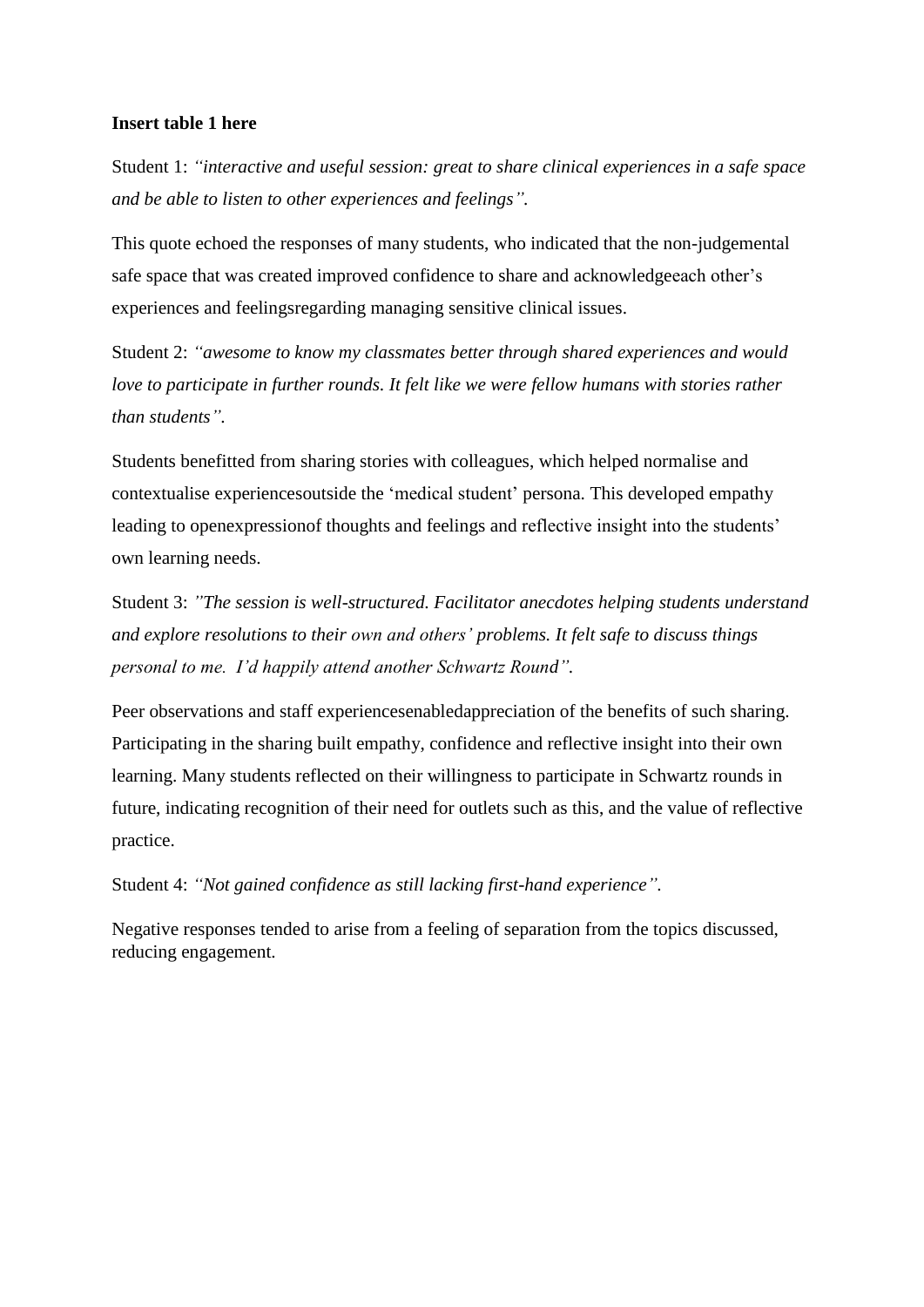#### **Discussion**

As with the earlier study in year 5 and 6 students (Gishen et al, 2016), the Round was very well received. Percentage feedback was higher in this study: between 68% and 97% (year 2 students) compared to between 37% and 77% for year 5/6 students. The percentage of students regarding the rounds had a positive effect on their professional identity was also higher in the year 2 students (over 90% compared to over 80%) suggesting that teaching opportunities of this nature could be incorporated into the taught undergraduate curriculum and are acceptable to students at this early stage in their training.

At least 50% of learners' reflection identified learning needs because of the Schwartz Round. Whilst the overwhelming response for all categories of reflection was positive it is curious that there was an apparent inverse relation between the extent of this positivity and the identification of learning needs. By raising awareness of learning needs the learners may feel that the Schwartz Round has not increased their capabilities. However, the realisation that Rounds can help students identify how they can develop is a positive step and the fact that this occurred in at least 50% of the learners is a positive reflection on the value and success of the Schwartz Round experiment.

A proportion of learners felt that their clinical inexperience reduced the effectiveness of the Rounds for them. Rounds are equally suited to non-clinical scenarios so future study should consider initially encompassing difficulties arising from the School environment and be mindful of the enhanced communication skills the students are expected to achieve (Shield *et al*, 2011) when evaluating communication-mediated results.

This pilot study showed that Schwartz Rounds early in undergraduate programs promote appreciation of reflective practice and increased self-awareness of requirements needed to support the student's continuing professional development (CPD) and an extensive investigation into the benefits and implication methods is warranted.

#### **References**

Almeida GC, Souza HRD, Almeida PC de, Almeida BC, Almeida GH. 2016. The prevalence of burnout syndrome in medical students. Arch Clin Psychiatry43:6.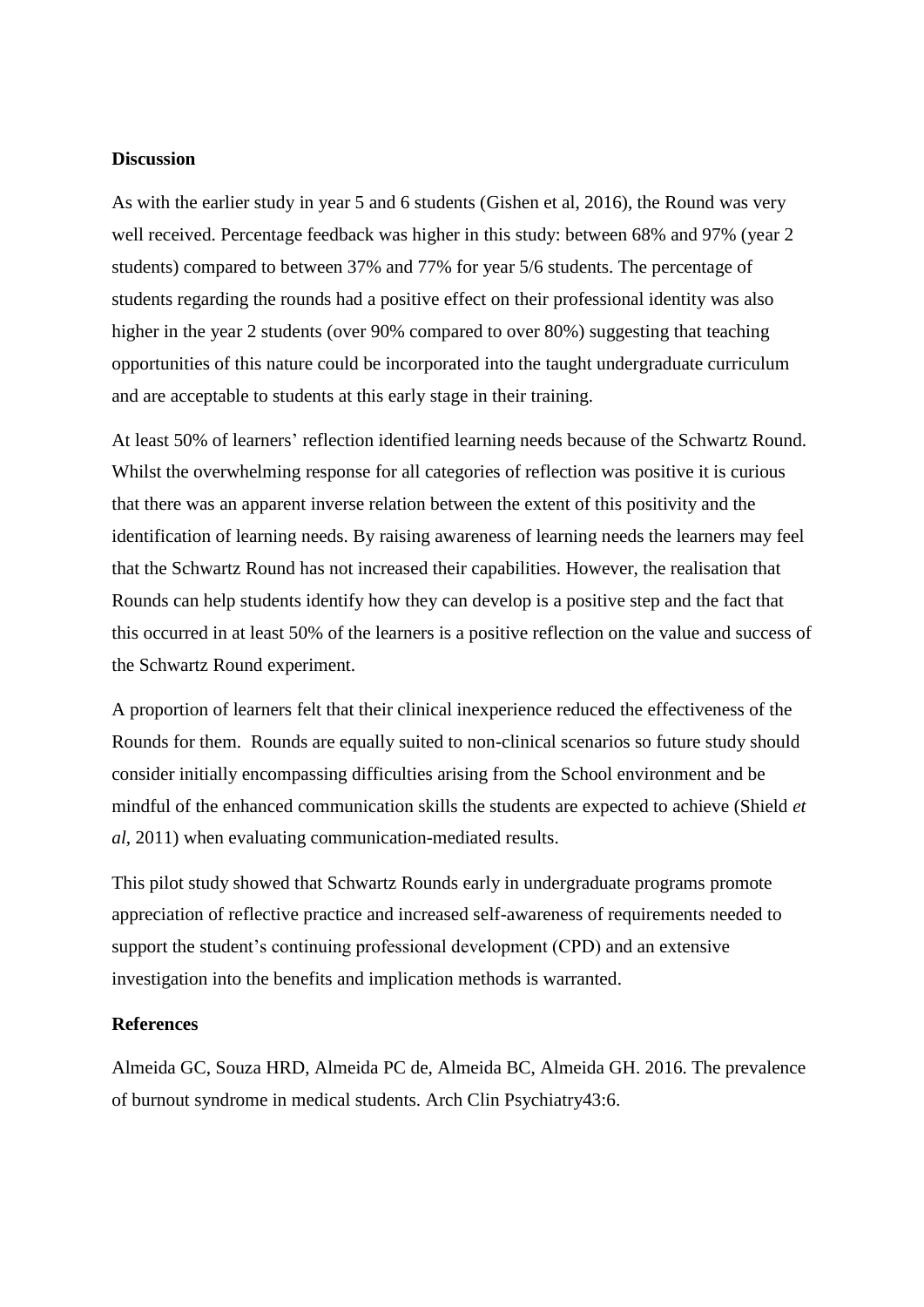Appleby J, Raleigh V, Frosini F, Bevan G. Gao H, Lyscom T. 2011. Variations in Health Care: The good, the bad, and the inexplicable. London: The King's Fund. Available from: [www.kingsfund.org.uk/publications/healthcare\\_variation.html.](http://www.kingsfund.org.uk/publications/healthcare_variation.html)

Barker R, Cornwell J and Gishen F. 2016. Introducing compassion into the education of health care professionals; can Schwartz Rounds help? Journal of Compassionate Health Care 3:3

British Medical Association. 2018. Medical students must be given better mental health support to prepare them for emotional toll of career in the NHS, say leading doctors. Available from: www.bma.org.uk/news/media-centre/press-releases/.

Gishen F, Whitman S, Gill D, Barker R and Walker S. 2016. Schwartz Centre Rounds: a new initiative in the undergraduate curriculum – what do medical students think? BMC Medical Education 16: 246–252.

O'Neill LD, Wallstedt B, Eika B, Hartvigsen J. 2011. Factors associated with dropout in medical education: a literature review. Med Educ 45: 440-454.

Robert G, Philippou J, Leamy M, Reynolds E, Ross S, Bennett L, Taylor C, Shuldham C, Maben J. 2017. Exploring the adoption of Schwartz Center Rounds as an organisational innovation to improve staff well-being in England, 2009-2015. BMJ Open 7: e014326.

Schön DA 1983. The reflective practitioner: how professionals think in action, New York: Basic Books.

Schwenk TL, Davis L, Wimsatt L. A. 2010. Depression, stigma, and suicidal ideation in medical students. JAMA. 304:1181–1190.

Shield RR, Tong I., Tomas M., and Besdine R. W. 2011. Teaching communication and compassionate care skills: An innovative curriculum for pre-clerkship medical students. Medical Teacher, 33:8, e408-e416.

The authors declare no conflict of interest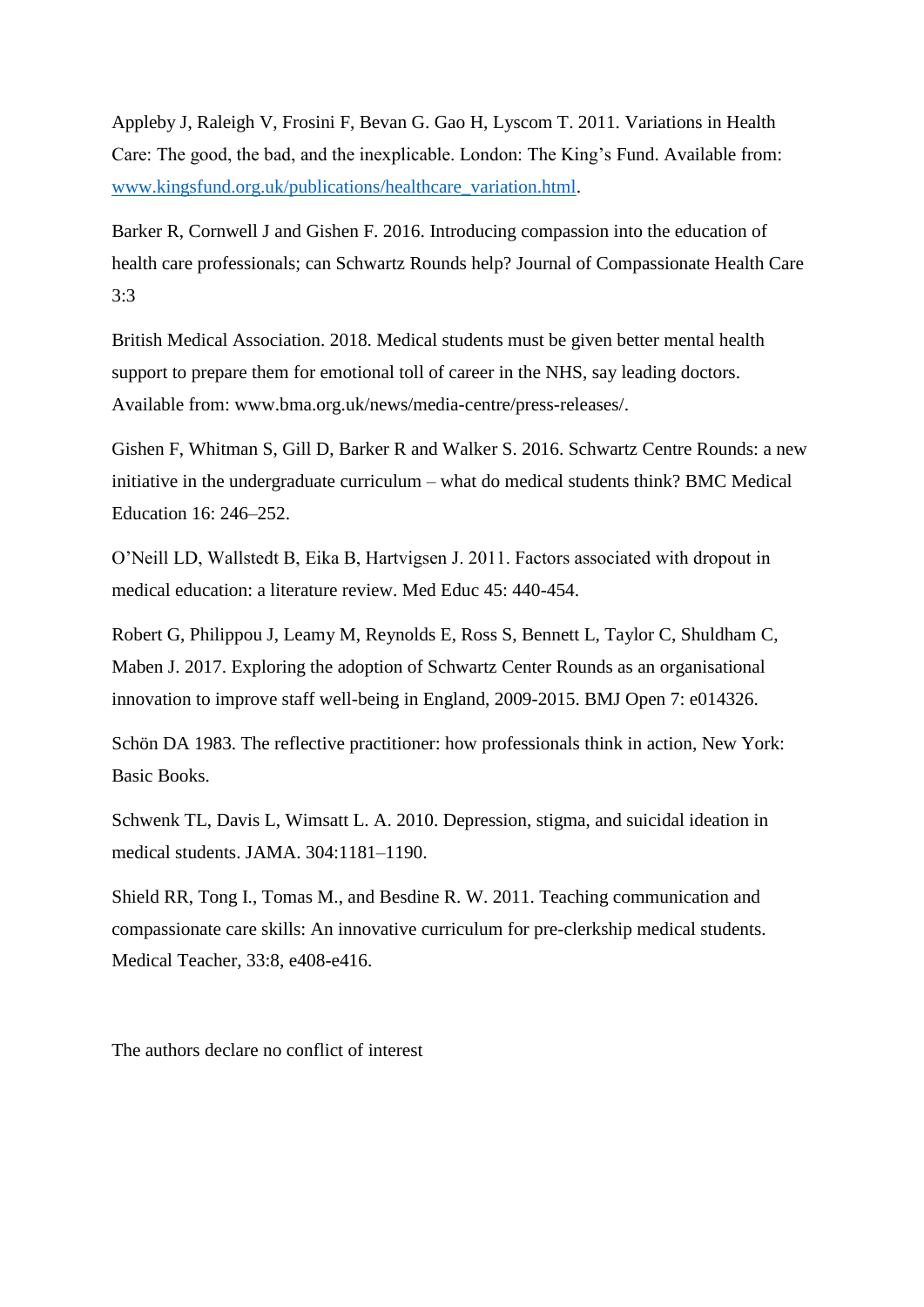| <b>Question</b>                                         | <b>Completion</b><br>(%) | <b>Positivity</b><br>of response<br>$($ %) | Learning<br>need<br>identified $(\% )$ |
|---------------------------------------------------------|--------------------------|--------------------------------------------|----------------------------------------|
| Confidence in handling sensitive issues                 | 97                       | 90                                         | 50                                     |
| Beliefs in the importance of empathy                    | 84                       | 92                                         | 38                                     |
| Actual empathy with patients as people                  | 68                       | 90                                         | 33                                     |
| Confidence in handling non-clinical aspects of<br>care  | 74                       | 96                                         | 26                                     |
| Openness to expressing thoughts, questions,<br>feelings | 90                       | 93                                         | 32                                     |

Table 1. Feedback analysis.